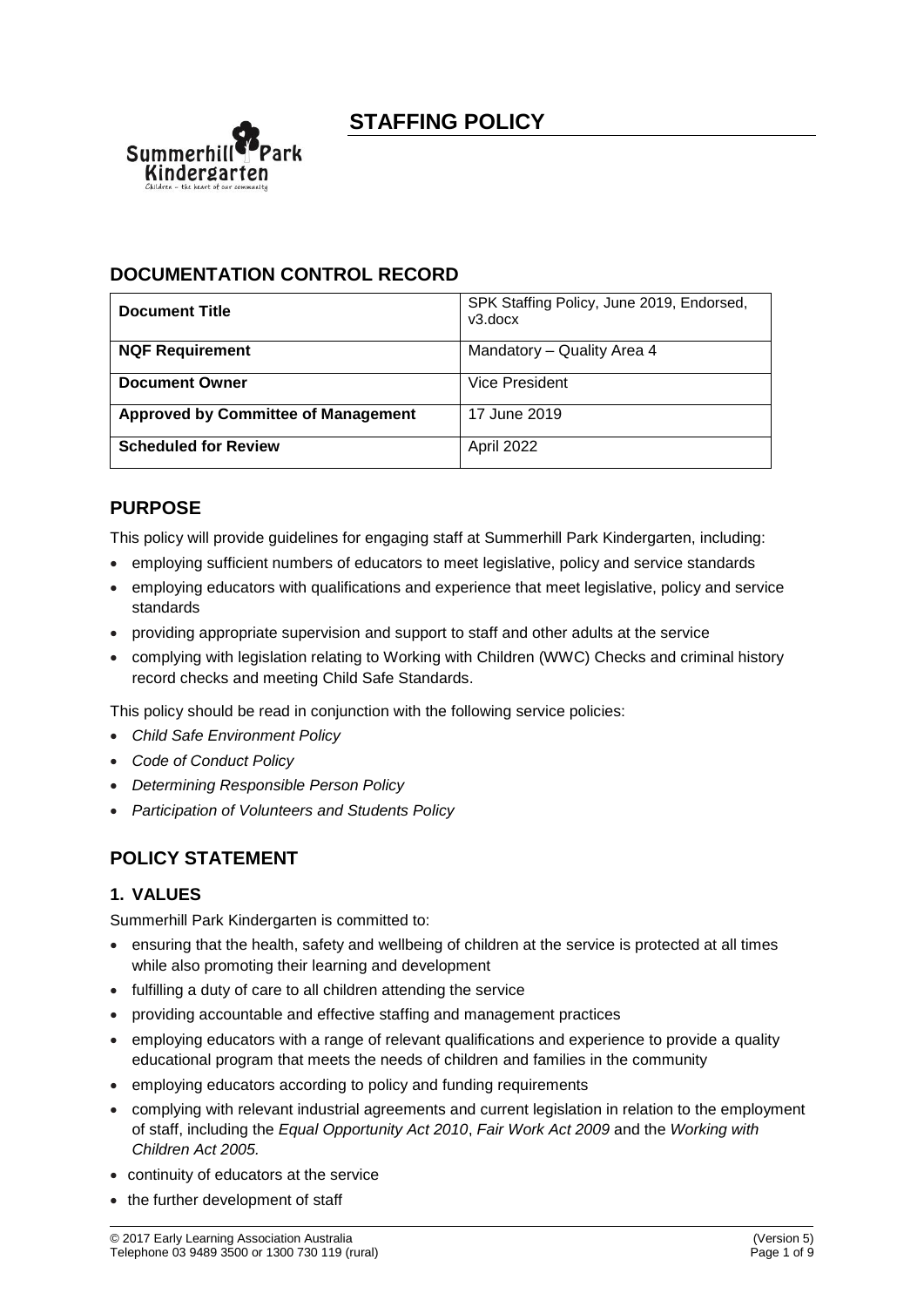## **2. SCOPE**

This policy applies to the Approved Provider, Persons with Management or Control, Nominated Supervisor Persons in day-to-day charge, staff, volunteers, students and parents/ guardians at Summerhill Park Kindergarten.

### **3. BACKGROUND AND LEGISLATION**

### **Background**

High quality services with qualified, skilled and supported educators have a long-term positive impact on the trajectory of children's lives. Minimum qualification requirements are specified in legislation for all educators working in early childhood education and care services. Eligibility for services to receive funding also includes requirements for staff to hold specific qualifications (*The Kindergarten Funding Guide –* refer to *Sources*)*.*

A current list of approved qualifications is available on the Australian Children's Education and Care Quality Authority (ACECQA) website (refer to *Sources*). Applications can also be made to ACECQA to determine if other qualifications (such as those gained overseas) entitle the individual to work as an early childhood teacher, diploma-level educator or certificate III level educator. Application forms are available on the ACECQA website and a fee is required for processing an application.

In addition, there are legislative requirements that there is at least one educator who holds current approved first aid qualifications, anaphylaxis management training and emergency asthma management training to be in attendance and immediately available at all times that children are being educated and cared for by the service. These qualifications must be updated as required, and details of qualifications must be kept on an individual's staff record. As a demonstration of duty of care and best practice, ELAA recommends **all educators** have current approved first aid qualifications, anaphylaxis management training and emergency asthma management training.

Opportunities for professional development are crucial for all educators to ensure that their work practice remains current and aligned to the practices and principles of the national *Early Years Learning Framework* (EYLF) and the *Victorian Early Years Learning and Development Framework* (VEYLDF) (refer to *Sources*).

Staff are required to actively supervise children at all times when children are in attendance at the service (refer to *Supervision of Children Policy*). To facilitate this, services are required to comply with legislated educator-to-child ratios at all times, which are based on the qualifications of the educators, and the ages and number of children at the service. Only those educators working directly with children (refer to *Definitions*) can be counted in the ratio.

All educators and staff are required by law to have a current WWC Check or be registered with the Victorian Institute of Teaching (refer to *Definitions*). It is also recommended that the Nominated Supervisor and staff with financial responsibilities also have a criminal history record check (refer to *Definitions* and *Sources*).

### **Legislation and standards**

Relevant legislation and standards include but are not limited to:

- Child Safe Standards
- *Education and Care Services National Law Act 2010*:
- *Education and Care Services National Regulations 2011*:
- Education and Training Reform Act 2006 (Vic) (amended in 2014)
- *Equal Opportunity Act 2010* (Vic)
- *Fair Work Act 2009* (Cth)
- *National Quality Standard*, Quality Area 4: Staffing Arrangements
- *Privacy Act 1988* (Cth)
- *Privacy and Data Protection Act 2014* (Vic)
- *Working with Children Act 2005* (Vic)
- *Working with Children Regulations 2006* (Vic)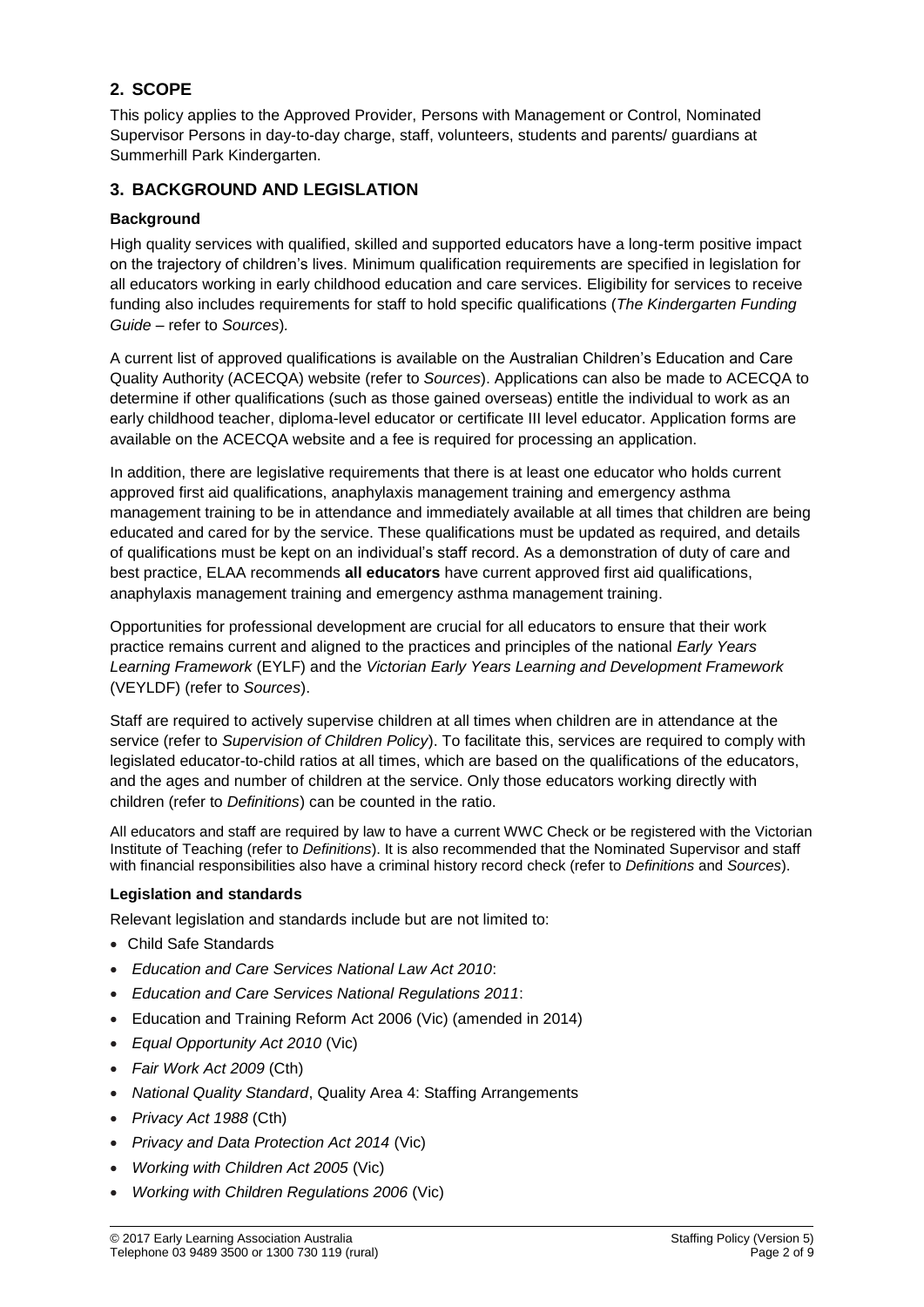### **4. DEFINITIONS**

The terms defined in this section relate specifically to this policy. For commonly used terms e.g. Approved Provider, Regulatory Authority, National Law, National Regulations etc. refer to the *General Definitions* section of this manual.

**Adequate supervision:** (In relation to this policy) **supervision** entails all children (individuals and groups) in all areas of the service, being in sight and/or hearing of an educator at all times including during toileting, sleep, rest and transition routines. Services are required to comply with the legislative requirements for educator-to-child ratios at all times. Supervision contributes to protecting children from hazards that may emerge in play, including hazards created by the equipment used.

Adequate supervision refers to constant, active and diligent supervision of every child at the service. Adequate supervision requires that educators are always in a position to observe each child, respond to individual needs, and immediately intervene if necessary. Variables affecting supervision levels include:

- number, age and abilities of children
- number and positioning of educators
- current activity of each child
- areas in which the children are engaged in an activity (visibility and accessibility)
- developmental profile of each child and of the group of children
- experience, knowledge and skill of each educator
- need for educators to move between areas (effective communication strategies).

**Approved first aid qualification:** A list of approved first aid qualifications, anaphylaxis management and emergency asthma management training is published on the ACECQA website: [www.acecqa.gov.au](http://www.acecqa.gov.au/)

**Criminal history record check:** A full-disclosure, Australia-wide criminal history record check issued by Victoria Police (refer to *Sources*), or by a police force or other authority of a state or territory, or the Commonwealth. It may also be referred to as a National Police Certificate or Police Records Check.

**Early childhood teacher:** A person with an approved early childhood teaching qualification. Approved qualifications are listed on the ACECQA website: [www.acecqa.gov.au](http://www.acecqa.gov.au/)

**Educator:** An individual who provides education and care for children as part of an education and care service.

**Educational Leader:** The Approved Provider of an education and care service must designate, in writing, a suitably-qualified and experienced educator, co-ordinator or other individual to lead the development and implementation of educational programs at the service (Regulation 118). This person must have a thorough understanding of the *Early Years Learning Framework* (or other approved learning framework), be able to guide other educators in their planning and reflection, and mentor colleagues in the implementation of their practice.

*The Kindergarten Funding Guide***:** provides detailed information from the Department of Education and Training (DET) about the types of kindergarten funding available, eligibility criteria, how to apply for funding and how to comply with operational requirements once funding has been granted.

**Nominated Supervisor:** A person who has been nominated by the Approved Provider of the service under Part 3 of the Act can be the Nominated Supervisor. All services must have a Nominated Supervisor with responsibility for the service in accordance with the National Regulations. The Approved Provider must take reasonable steps to ensure the Nominated Supervisor is a fit and proper person with suitable skills, qualifications and experience. The Regulatory Authority must be notified if the Nominated Supervisor for the service changes or is no longer employed at the service within 14 days.

**Responsible Person:** The Approved Provider (if that person is an individual, and in any other case the person with management or control of the service operated by the Approved Provider) or a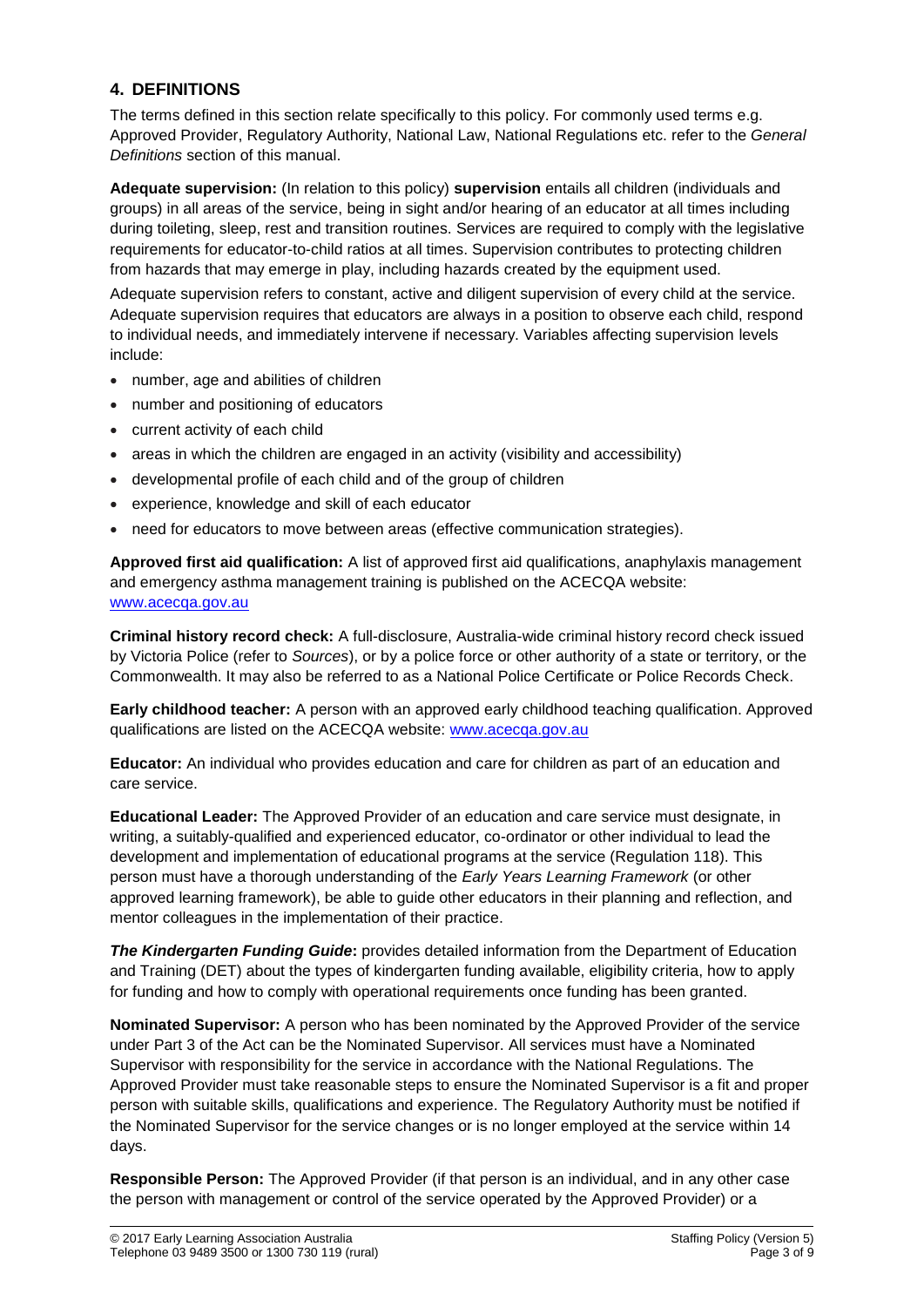Nominated Supervisor or person in day-to-day charge of the service in accordance with the National Regulations.

**Staff record:** A record which the Approved Provider of a centre-based service must keep containing information about the Nominated Supervisor, the Educational Leader, staff, volunteers, students and the Responsible Person at a service. Details that must be recorded include qualifications, training and the WWC (Regulations 146–149). A sample staff record is available on the ACECQA website [www.acecqa.gov.au.](http://www.acecqa.gov.au/)

**Victorian Institute of Teaching (VIT):** The statutory authority for the regulation and promotion of the teaching profession in Victoria, established as part of the Victorian Institute of Teaching Act 2001. All early childhood teachers are required to be registered with the Victorian Institute of Teaching.

**Working directly with children:** Working directly with children is defined as being physically present with children and directly engaged in providing them with education and/or care.

**Working with Children (WWC) Check:** The check is a legal requirement under the *Working with Children Check 2005* for those undertaking paid or voluntary child-related work in Victoria. The Department of Justice assesses a person's suitability to work with children by examining relevant serious sexual, physical and drug offences in a person's national criminal history and, where appropriate, their professional history. A WWC Check card is granted to a person under working with children legislation if:

- they have been assessed as suitable to work with children
- there has been no information that, if the person worked with children, they would pose a risk to those children
- they are not prohibited from attempting to obtain, undertake or remain in child-related employment.

### **5. SOURCES AND RELATED POLICIES**

#### **Sources**

- A Guide for Creating a Child Safe Organisation (The Commission for Children and Young People) [ccyp.vic.gov.au](https://ccyp.vic.gov.au/)
- Australian Children's Education and Care Quality Authority (ACECQA): [www.acecqa.gov.au](http://www.acecqa.gov.au/)
- ELAA's *Employee Management and Development Kit* developed to support early learning services in the ongoing management and development of their employees. Available from [www.elaa.org.au](http://www.elaa.org.au/)
- ELAA's *Early Childhood Management Manual* contains additional information and attachments relating to staffing, including sample position descriptions, sample letters of employment and interview questions.. Available from: [www.elaa.org.au](http://www.elaa.org.au/)
- Guide to the Education and Care Services National Law and the Education and Care Services National Regulations 2011
- The Kindergarten Funding Guide (Department of Education and Training): http://www.education.vic.gov.au
- *The Early Years Learning Framework for Australia: Belonging, Being, Becoming*:: http://education.gov.au
- *Victorian Early Years Learning and Development Framework*: http://www.education.vic.gov.au
- Working with Children Check unit, Department of Justice and Regulation– provides details of how to obtain a WWC Check: [www.workingwithchildren.vic.gov.au](http://www.workingwithchildren.vic.gov.au/)
- Victoria Police National Police Record Check: [www.police.vic.gov.au](http://www.police.vic.gov.au/)

### **Service policies**

- *Administration of First Aid Policy*
- *Anaphylaxis Policy*
- *Asthma Policy*
- *Child Safe Environment Policy*
- *Code of Conduct Policy*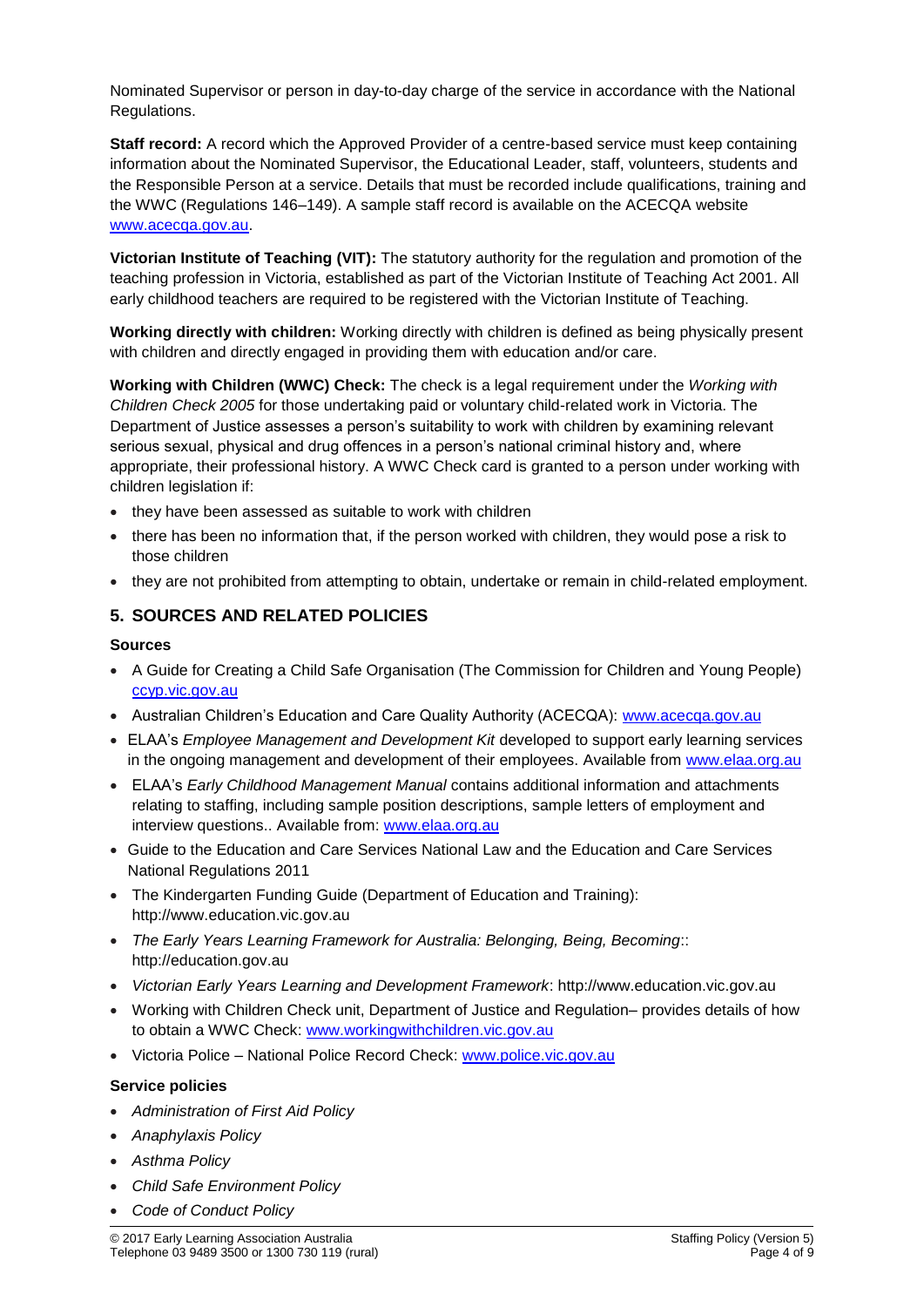- *Complaints and Grievances Policy*
- *Curriculum Development Policy*
- *Delivery and Collection of Children Policy*
- *Determining Responsible Person Policy*
- *Inclusion and Equity Policy*
- *Interactions with Children Policy*
- *Participation of Volunteers and Students Policy*
- *Privacy and Confidentiality Policy*
- *Supervision of Children Policy*

# **PROCEDURES**

### **The Approved Provider and Persons with Management or Control are responsible for:**

- complying with the service's *Code of Conduct Policy* at all times
- appointing Nominated Supervisors (refer to *Definitions*) who are aged 18 years or older, fit and proper and have suitable skills, as required under the Education and Care (refer to *Determining Responsible Person Policy*) (National Law, Section 161)
- ensuring that there is a Responsible Person (refer to *Definitions* and *Determining Responsible Person Policy*) on the premises at all times the service is in operation (National Law, Section 162)
- ensuring that the Nominated Supervisor, educators and all staff comply with the *Code of Conduct Policy* at all times
- ensuring that children being educated and cared for by the service are adequately supervised (refer to *Definitions* and *Supervision of Children Policy*) at all times they are in the care of that service (National Law: Section 165(1))
- complying with the legislated educator-to-child ratios at all times (National Law: Sections 169(1) & (3), National Regulations: Regulations 123, 355, 357, 360)
- ensuring that all staffing meets the requirements of *The Kindergarten Funding Guide* (refer to *Sources*) at all times the service is in operation
- complying with relevant industrial agreement and current legislation relating to the employment of staff, including the *Equal Opportunity Act 2010*, *Fair Work Act 2009, Occupational Health and Safety Act 2004* and the *Working with Children Act 2005*
- following the guidelines for the recruitment, selection and ongoing management of staff as outlined in the *Child Safe Environment Policy*
- employing the relevant number of appropriately-qualified educators (refer to *Definitions*) with ACECQA approved qualifications (refer to *Background* and *Sources*) (Regulations 126, 361)
- employing additional staff, as required, to assist in the provision ofa quality early childhood education and care program
- ensuring an early childhood teacher (refer to *Definitions*) is working with the service for the required period of time specified in the National Regulations, and that, where required, a record is kept of this work (Regulations 130–134, 152, 362, 363)
- appointing an appropriately-qualified and experienced educator to be the Educational Leader (refer to *Definitions*), and ensuring this is documented on the staff record (Regulations 118, 148)
- ensuring that educators and other staff are provided with a current position description that relates to their role at the service
- maintaining a staff record (refer to *Definitions*) in accordance with Regulation 145, including information about the Responsible Person, Nominated Supervisor, the Educational Leader, other staff members. Details that must be recorded include qualifications, training Working with Children Check (Regulations 146–148). A sample staff record is available on the ACECQA website [www.acecqa.gov.au](http://www.acecqa.gov.au/)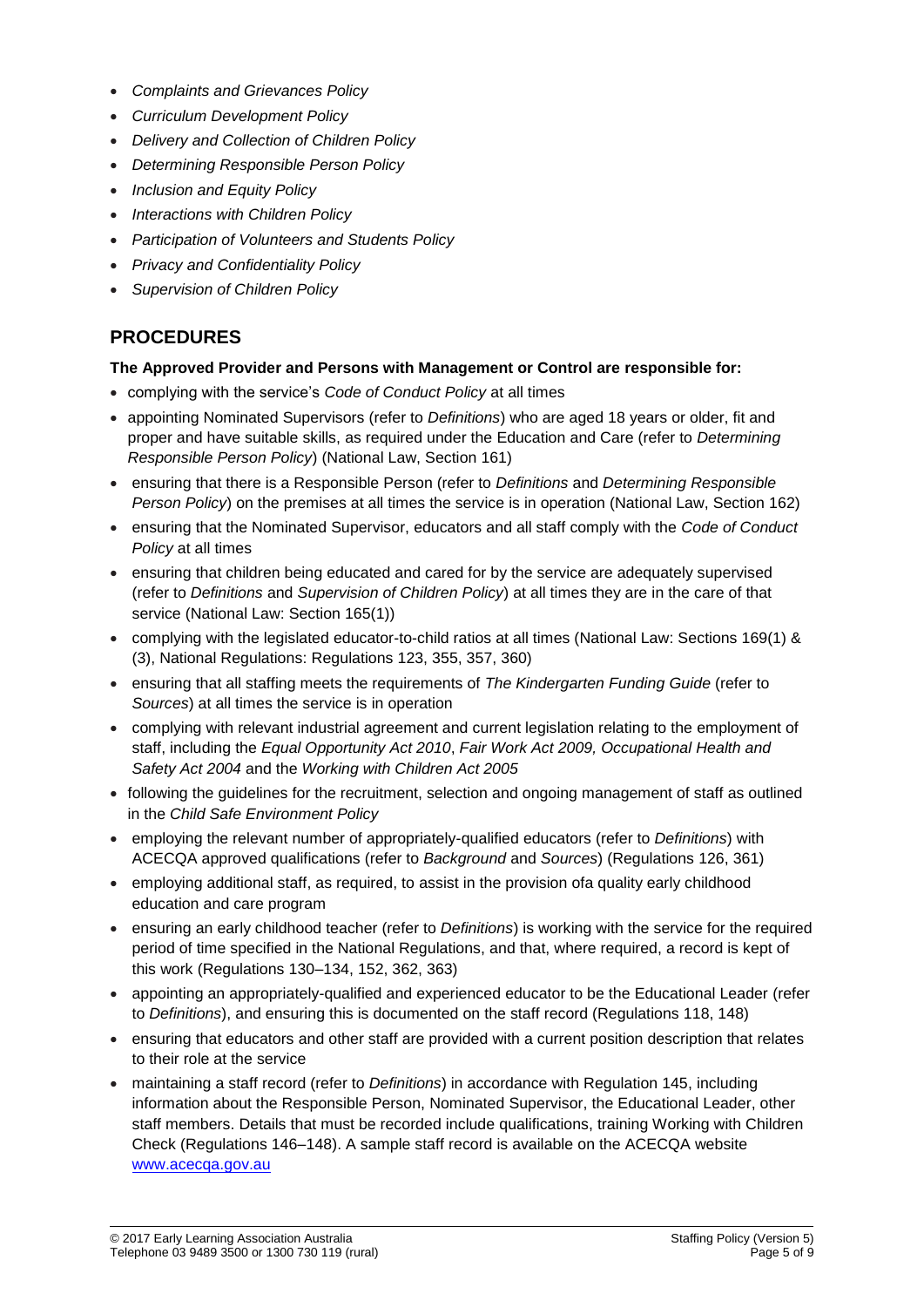- complying with the requirements of the *Working with Children Act 2005*, and ensuring that the Nominated Supervisor, educators and staff, at the service have a current WWC Check (refer to *Definitions*) or a Victorian Institute of Teaching (VIT) certificate of registration
- reading the WWC Check or confirming VIT registration of all staff prior to their being engaged or employed as a staff member at the service
- read the WWC Check of all volunteers prior to their being permitted to be a volunteer at the service
- ensuring that a register of the WWC Checks or VIT registrations is maintained and the details kept on each staff record (Regulations 145, 146, 147)
- determining who will cover the costs of WWC Checks or criminal history record checks (refer to *Definitions*)
- developing (and implementing, where relevant) an appropriate induction program for all staff appointed to the service
- developing rosters in accordance with the availability of Responsible Persons, staff qualifications, hours of operation and the attendance patterns of children
- ensuring that volunteers/students and parents/guardians are adequately supervised at all times when participating at the service, and that the health, safety and wellbeing of children at the service is protected (refer to *Participation of Volunteers and Students Policy*)
- ensuring educators who are under 18 years of age are not left to work alone, and are adequately supervised at the service (Regulation 120)
- ensuring that there is at least one educator with current approved first aid qualifications, anaphylaxis management training and emergency asthma management training (refer to *Definitions*) in attendance and immediately available at all times that children are being educated and cared for by the service. (Note: this is a minimum requirement. As a demonstration of duty of care and best practice, ELAA recommends that all educators have current approved first aid qualifications and anaphylaxis management training and emergency asthma management training.). Details of qualifications and training must be kept on the staff record (Regulations 136, 145)
- developing procedures to ensure that approved first aid qualifications, anaphylaxis management training and emergency asthma management training are evaluated regularly, and that staff are provided with the opportunity to update their qualifications prior to expiry
- ensuring that staff records (refer to *Definitions*) and a record of educators working directly with children (refer to *Definitions*) are updated annually, as new information is provided or when rostered hours of work are changed (Regulations 145–151)
- ensuring that annual performance reviews of the Nominated Supervisor, educators and other staff are undertaken
- reviewing staff qualifications as required under current legislation and funding requirements on an annual basis
- ensuring that the Nominated Supervisor, educators and other staff, volunteers and students are not affected by alcohol or drugs (including prescription medication) that would impair their capacity to supervise or provide education and care to children (Regulation 83)
- ensuring that all educators and staff have opportunities to undertake professional development relevant to their role
- ensuring that the Nominated Supervisor and educators/staff are advised and aware of current child protection laws and any obligations that they may have under these laws (Regulation 84) (refer to the *Child Safe Environment Policy*)
- informing parents/guardians of the name/s of casual or relief staff where the regular educator is absent
- developing and maintaining a list of casual and relief staff to ensure consistency of service provision
- ensuring that the procedures for the appointment of casual and relief staff are compliant with all regulatory and funding requirements.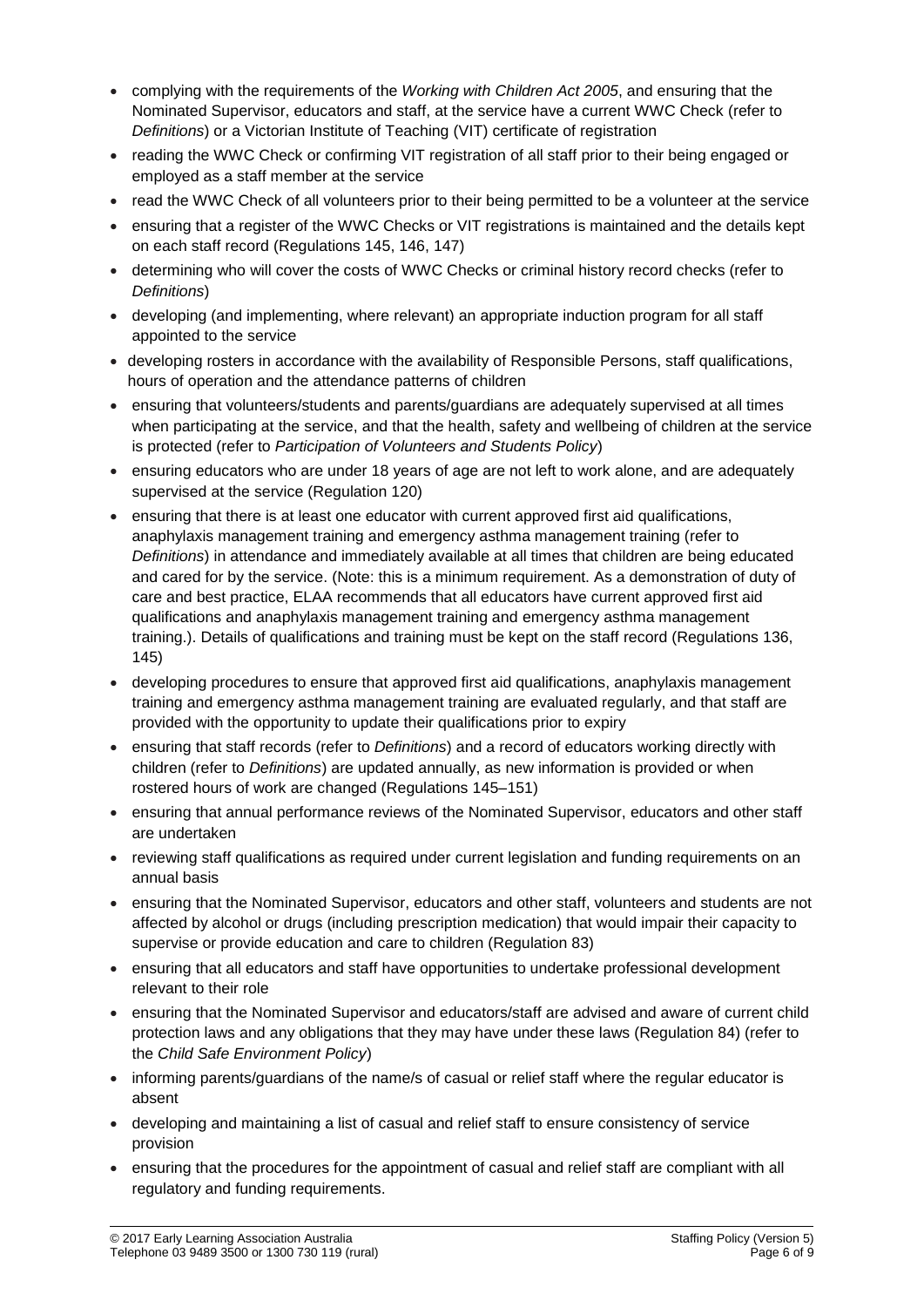### **The Nominated Supervisor and Persons in Day to Day Charge are responsible for:**

- ensuring that the name and position of the Responsible Person in charge of the service is displayed and easily visible from the main entrance of the service
- following the guidelines for the recruitment, selection and ongoing management of staff as outlined in the *Child Safe Environment Policy*
- complying with the service's *Code of Conduct Policy* at all times
- ensuring adequate supervision of children at all times (refer to *Supervision of Children Policy*)
- ensuring the educator-to-child ratios are maintained at all times (Regulation 169(3)), that each educator at the service meets the qualification requirements relevant to their role, including the requirement for current approved first aid qualifications, anaphylaxis management training and emergency asthma management training, and that details of such training is kept on the staff record
- developing rosters in consultation with the Approved Provider in accordance with the availability of Responsible Persons, staff qualifications, hours of operation and the attendance patterns of children
- ensuring that educators and other staff undertake appropriate induction following their appointment to the service
- ensuring that all educators and staff have opportunities to undertake professional development relevant to their role
- participating in an annual performance review
- ensuring that less experienced educators and others engaged to be working with children are adequately supervised
- ensuring educators who are under 18 years of age are not left to work alone and are adequately supervised at the service
- providing details of their current WWC Check or VIT registration for the staff record
- reading of current WWC Checks or VIT registrations of staff
- ensuring that they are not affected by alcohol or drugs (including prescription medication) that would impair their capacity to supervise or provide education and care to children (Regulation 83)
- ensuring that they are aware of current child protection laws and any obligations that they may have under these laws (refer to *Child Safe Environment Policy*)
- informing parents/guardians of the name/s of casual or relief staff where the regular educator is absent.

### **All educators and other staff are responsible for:**

- complying with the service's *Code of Conduct Policy* at all times
- ensuring that they are not affected by alcohol or drugs (including prescription medication) that would impair their capacity to supervise or provide education and care to children
- providing details of their current WWC Check or VIT registration and where relevant Criminal Records Check for the staff record
- undertaking the required induction program following appointment to the service
- advising the Working With Children Check Unit at the Department of Justice and Regulation of any relevant change in circumstances, including change of name, address, contact details and change of employer organisation, including changes to the organisation's contact details
- where the role involves working with children, providing adequate supervision at all times (refer to *Definitions* and *Supervision of Children Policy*)
- maintaining educator-to-child ratios at all times
- maintaining current approved qualifications relevant to their role, including first aid qualifications, anaphylaxis management training and emergency asthma management training
- participating in an annual performance review
- undertaking professional development relevant to their role to keep their knowledge and expertise current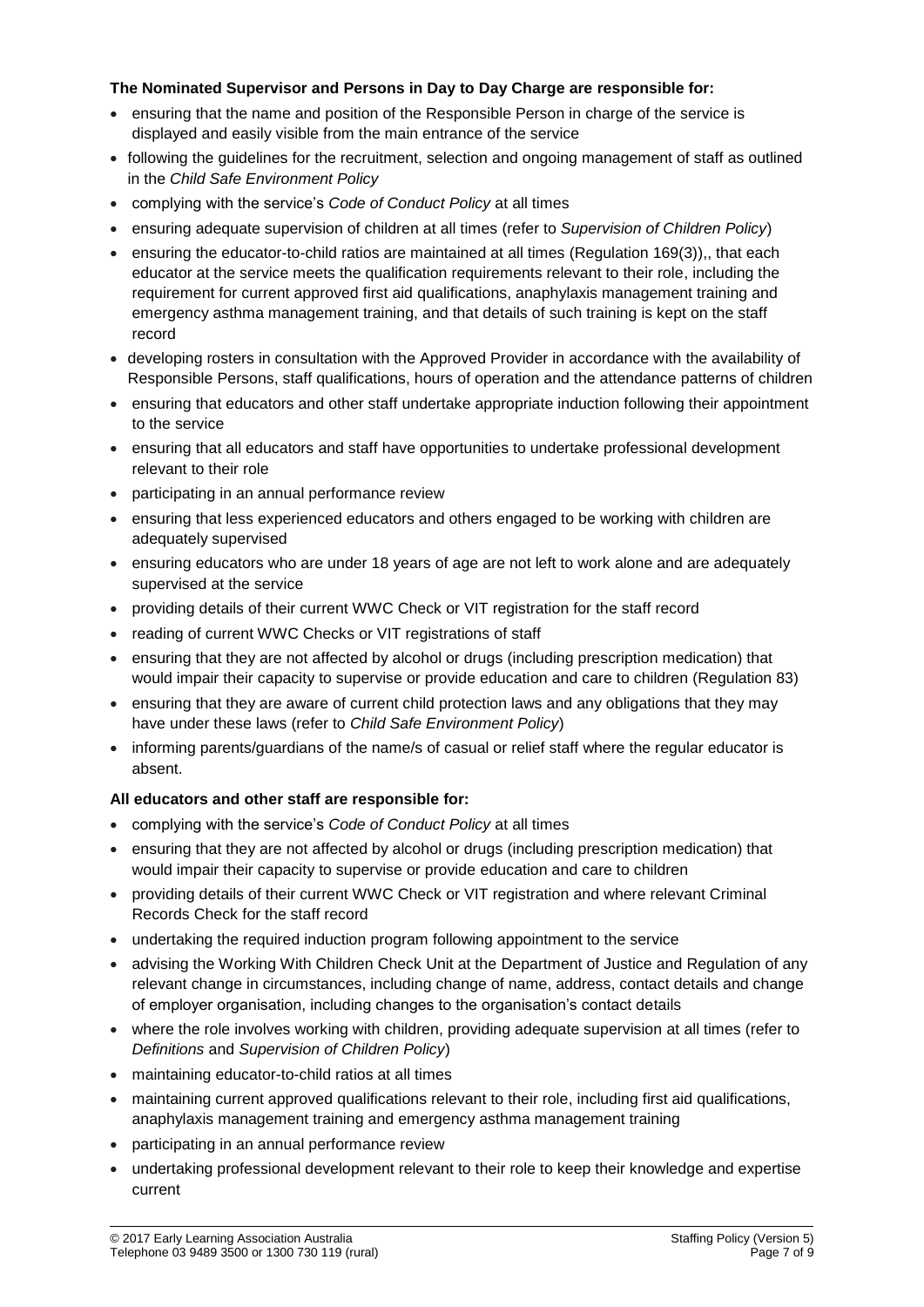- supervising educators at the service who are under 18 years of age, and ensuring that they are not left to work alone
- ensuring that they are aware of current child protection laws and any obligations that they may have under these laws (refer to *Child Safe Environment Policy*).

#### **Parents/guardians, volunteers and students on placement are responsible for:**

- reading this *Staffing Policy*
- complying with the Code of Conduct for Parents/Guardians (refer to the *Code of Conduct Policy*) at all times
- complying with the law, the requirements of the *Education and Care Services National Regulations 2011*, and all service policies and procedures
- following the directions of staff at the service at all times to ensure that the health, safety and wellbeing of children is protected.

# **EVALUATION**

In order to assess whether the values and purposes of the policy have been achieved, the Approved Provider will:

- regularly check staff records to ensure WWC Checks and qualifications are current and complete
- regularly seek feedback from everyone affected by the policy regarding its effectiveness
- monitor the implementation, compliance, complaints and incidents in relation to this policy
- keep the policy up to date with current legislation, research, policy and best practice
- revise the policy and procedures as part of the service's policy review cycle, or as required
- notify parents/guardians at least 14 days before making any changes to this policy or its procedures unless a lesser period is necessary because of a risk.

# **ATTACHMENTS**

Nil

## **AUTHORISATION**

This policy was adopted by the Approved Provider of Summerhill Park Kindergarten on 17th June 2019.

### **REVIEW DATE:** APRIL 2020

### **DOCUMENT HISTORY**

| <b>Version</b> | Date       | <b>By</b>                                      | Reason for change                                                  |
|----------------|------------|------------------------------------------------|--------------------------------------------------------------------|
| 0.1            | 2014       | <b>ELAA</b>                                    | Initial Draft - ELAA template 2014                                 |
| 0.2            | 5/05/2015  | 2015 Vice<br>President<br>(H. Whittle)         | Review and addition of documentation control and<br>history tables |
| 1.0            | 30/05/2015 | 2015 Vice<br>President<br>(H. Whittle)         | <b>First Final Version</b>                                         |
| 2.0            | 11/04/2018 | <b>2018 Vice</b><br>President<br>(I. Griffith) | <b>Updated Final Version</b>                                       |